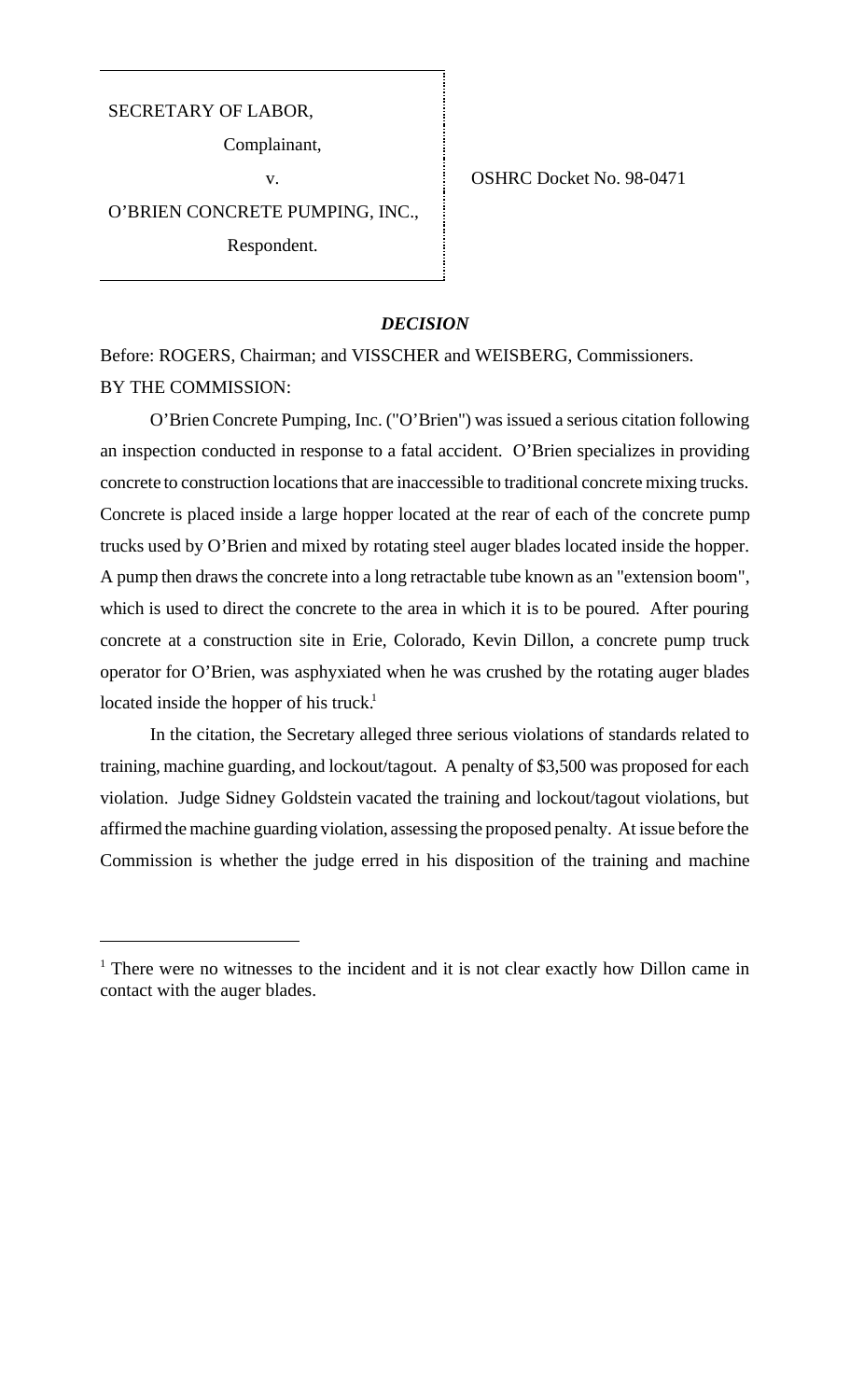guarding violations.2

# **TRAINING VIOLATION**

The Secretary has alleged that O'Brien violated 29 C.F.R. § 1926.21(b)(2) by failing to train its employees on specific procedures regarding the safe operation and cleaning of the concrete pump truck hoppers.<sup>3</sup> After a pour, the truck operators are responsible for cleaning residual concrete from the pump's boom, hopper, and auger blades. The first step of the cleaning process involves using a cylindrical rubber sponge to flush concrete out of the extension boom. The truck operators then rinse the inside of the hopper, including the auger blades, with water supplied by an on-board water tank and hose. In order to effectively rinse the auger blades, the truck operators rotate the blades at various intervals during this process.4

To facilitate the cleaning process, O'Brien removed the manufacturer-installed bolts which secure a hinged metal grate over the hopper opening. This allows the 155-pound grate

<sup>3</sup> The cited provision requires as follows:

**§ 1926.21 Safety training and education.**

(a) *General requirements.*

. . . . (b)*Employer responsibility.*

. . . .

(b)(2) The employer shall instruct each employee in the recognition and avoidance of unsafe conditions and the regulations applicable to his work environment to control or eliminate any hazards or other exposure to illness or injury.

<sup>4</sup> Because the auger blades and the water hose operate on the same power system, running the blades at the same time as the hose reduces the water pressure to a mere trickle, making it virtually impossible to effectively rinse the blades at the same time that they are being repositioned.

 $2$  The alleged lockout/tagout violation was not petitioned or directed for review and is not before the Commission.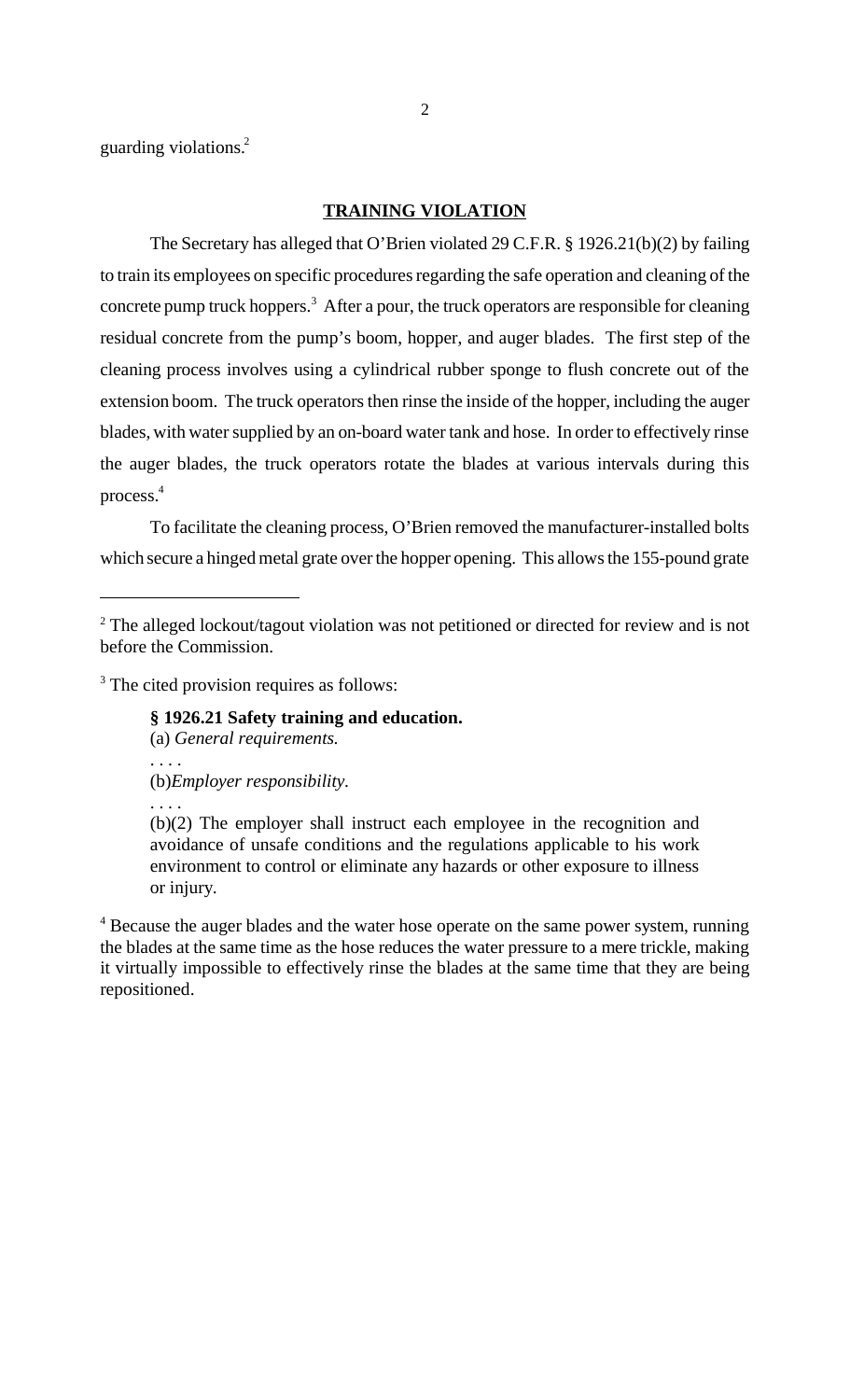to be lifted by the truck operators so that the auger blades can be effectively rinsed, the hopper can be completely flushed out, and if necessary, any hardened concrete can be "chipped" out of the hopper with an appropriate tool. Truck operators also raise the hopper grate to retrieve the rubber sponge used to flush the boom, which often becomes trapped inside the hopper, as well as foreign objects, such as chunks of asphalt or tree roots, which occasionally fall into the hopper.

During the inspection, compliance officers Stephen Yellstrom and Katy Buchanan interviewed ten O'Brien employees, all of whom had experience as truck operators. Based primarily upon the information gathered during these interviews, the Secretary argued that O'Brien had failed to adequately train its employees on safe hopper cleaning procedures, specifically the hazards associated with running the auger blades with the hopper grate raised. O'Brien responded that the requisite training had, in fact, been provided pursuant to its safety program, which included on-the-job training and monthly safety meetings. The judge agreed with O'Brien and vacated the violation. Relying primarily upon the testimony of Leon Hake, O'Brien's regional manager responsible for safety and training, the judge concluded that "all new hires were instructed in the safe operation of the cement pumps." The judge also observed that "[s]o far as appears in the [interview] notes, not a single employee expressed dissatisfaction with his training with regard to safety."<sup>5</sup> We find that a training violation exists and reverse the judge's decision.

<sup>&</sup>lt;sup>5</sup> The record contains the written notes taken by one, and in some cases both, of the compliance officers during the employee interviews, as well as an interview summary compiled by compliance officer Yellstrom highlighting individual employee responses to four key issues in the case. In vacating the training violation, the judge expressly stated that he placed "more reliance on the written [interview] notes taken almost immediately after the accident than upon the compliance officer's recollection of the information supplied in conversations with the employees." O'Brien argues that this finding constitutes a rejection of Yellstrom's interview summary even though the judge never expressly refers to the document in his decision. However, any alleged inconsistencies which may exist between these documents do not appear to alter the conclusions which can be drawn from the employees' responses as initially documented in the compliance officers' written notes.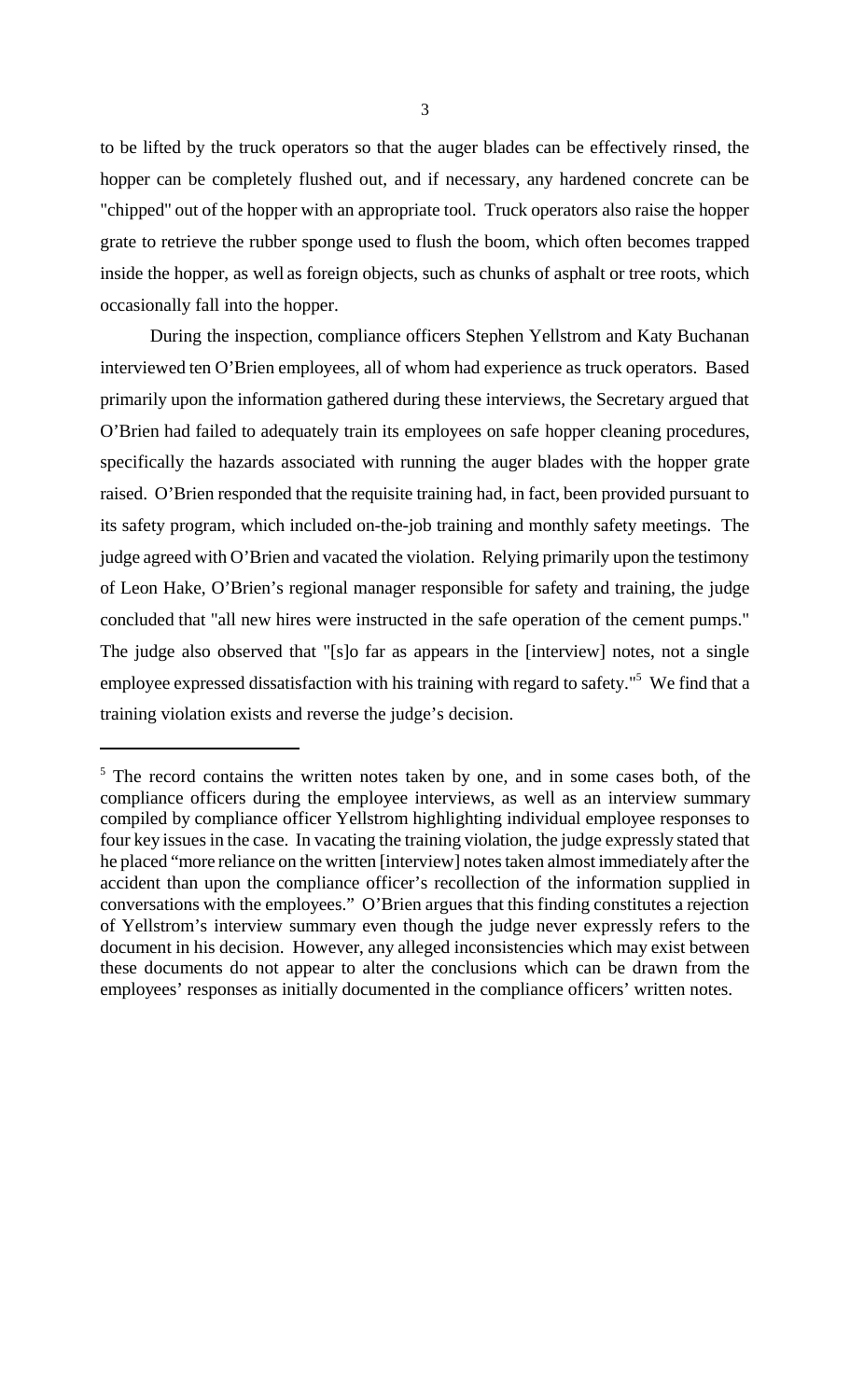### **DISCUSSION**

To prove a violation of  $\S$  1926.21(b)(2), the Secretary must show that the cited employer failed to instruct employees on "(1) how to recognize and avoid the unsafe conditions which they may encounter on the job, and (2) the regulations applicable to those hazardous conditions." *Superior Custom Cabinet Co.*, 18 BNA OSHC 1019, 1020, 1995-97 CCH OSHD ¶ 31,422, p. 44,416 (No. 94-200, 1997), *aff'd without published opinion*, 158 F.3d 583 [18 BNA OSHC 1513] (5th Cir. 1998); *Concrete Constr. Co.*, 15 BNA OSHC 1614, 1619, 1991-93 CCH OSHD ¶ 29,681, p. 40,243 (No. 89-2019, 1992). An employer's instructions must be "specific enough to advise employees of the hazards associated with their work and the ways to avoid them," and modeled on the applicable OSHA requirements. *El Paso Crane and Rigging Co.*, 16 BNA OSHC 1419, 1425 nn. 6 & 7, 1993-95 CCH OSHD ¶ 30,231, p. 41,621 nn. 6 & 7 (No. 90-1106, 1993).

We find that O'Brien's training efforts were incomplete with regard to instructing employees about the requirements of OSHA's regulations with regard to guarding the hopper's point of operation, i.e. the rotating auger blades, at all times the truck operators had access to the "danger zone" created by the rotating blades.<sup>6</sup> Although virtually all of the

 $6$  Section 1926.300(b)(4)(ii), a violation of which is also alleged here, requires as follows:

**§ 1926.300 General requirements.**

- (a) *Condition of tools.*
- . . . . (b) *Guarding.* . . . . (b)(4) *Point of operation guarding.*

. . . .

(continued...)

 $(b)(4)(ii)$  The point of operation of machines whose operation exposes an employee to injury, shall be guarded. The guarding device shall be in conformity with any appropriate standards therefor, or, in the absence of applicable specific standards, shall be so designed and constructed as to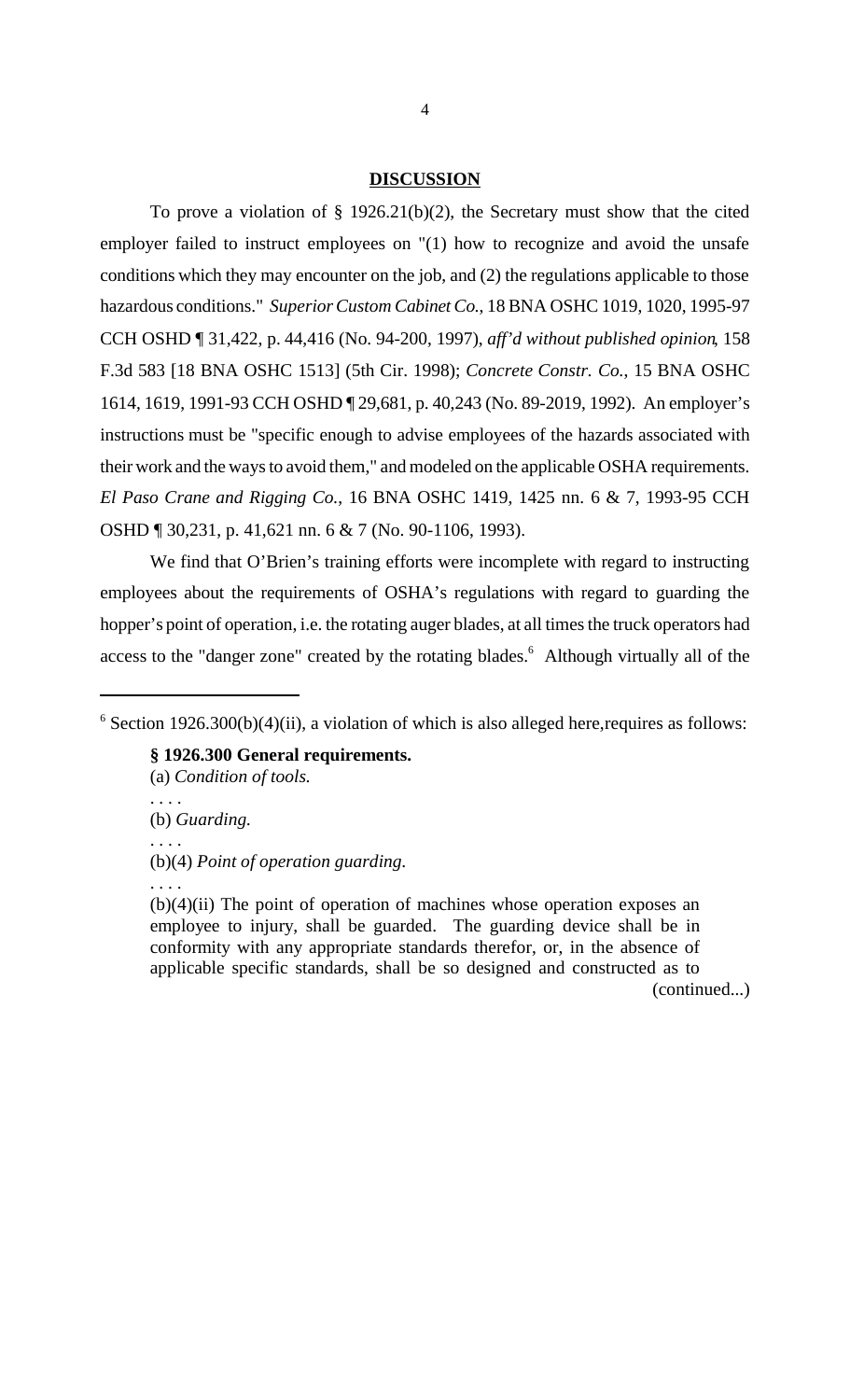interviewed employees stated that O'Brien provided them with on-the-job training, their training did not apparently include specific instruction on OSHA's point of operation guarding requirements. On the contrary, according to the responses of a majority of the interviewed employees, O'Brien failed to provide employees with uniform hopper cleaning instructions, leaving each truck operator to simply develop his own cleaning method based upon the procedure he had been taught by a fellow operator. The parties agree that the truck operators would raise the hopper grate and also periodically run the auger blades in order to adequately clean the hopper. Although O'Brien's safety manual, a copy of which was distributed to each employee, generally warned that contact with the rotating blades could cause serious injury, employees were not specifically instructed that the applicable OSHA regulation required the rotating blades to remain guarded by the hopper grate at all times.<sup>7</sup>

 $6$ (...continued)

prevent the operator from having any part of his body in the danger zone during the operating cycle.

7 Commissioner Visscher agrees in finding a violation of § 1926.21(b)(2) because the "applicable regulation" in this case, § 1926.300(b)(4)(ii), specifically requires that the auger be covered whenever it is operated, and the employer could not identify any evidence that instructions were given to its employees that track this requirement. He would also emphasize that this training standard does not require that an employer instruct its employees in the specific language of the OSHA standards, but only that its training track the requirements of the applicable standards. In his view, the decision in this case is consistent with previous decisions that have found that  $\S$  1926.21(b)(2) was not violated where the "applicable regulation" is less specific in its scope and requirements than is the one at issue here, and there was evidence that the employer's training generally tracked the requirements of the standard, even though the training may not have been completely documented. *See, e.g., El Paso Crane*, 16 BNA OSHC at 1426, 1993 CCH OSHD at pp. 41,621-22 ("[a]n employer's instructions are not necessarily deficient just because they allow the employees discretion as to how to proceed, particularly where the working circumstances are such that no one form of protection is capable of being used every time."). *See also Archer-Western Contrac., Inc.*, 15 BNA OSHC 1013, 1020, 1991 CCH OSHD ¶ 29,317, p. 39,381 (No. 87-1067, 1991), *aff'd without published opinion*, 978 F.2d 744 [15 BNA OSHC 1953] (D.C. Cir. 1992) (training found adequate under § 1926.21(b)(2) where employees properly (continued...)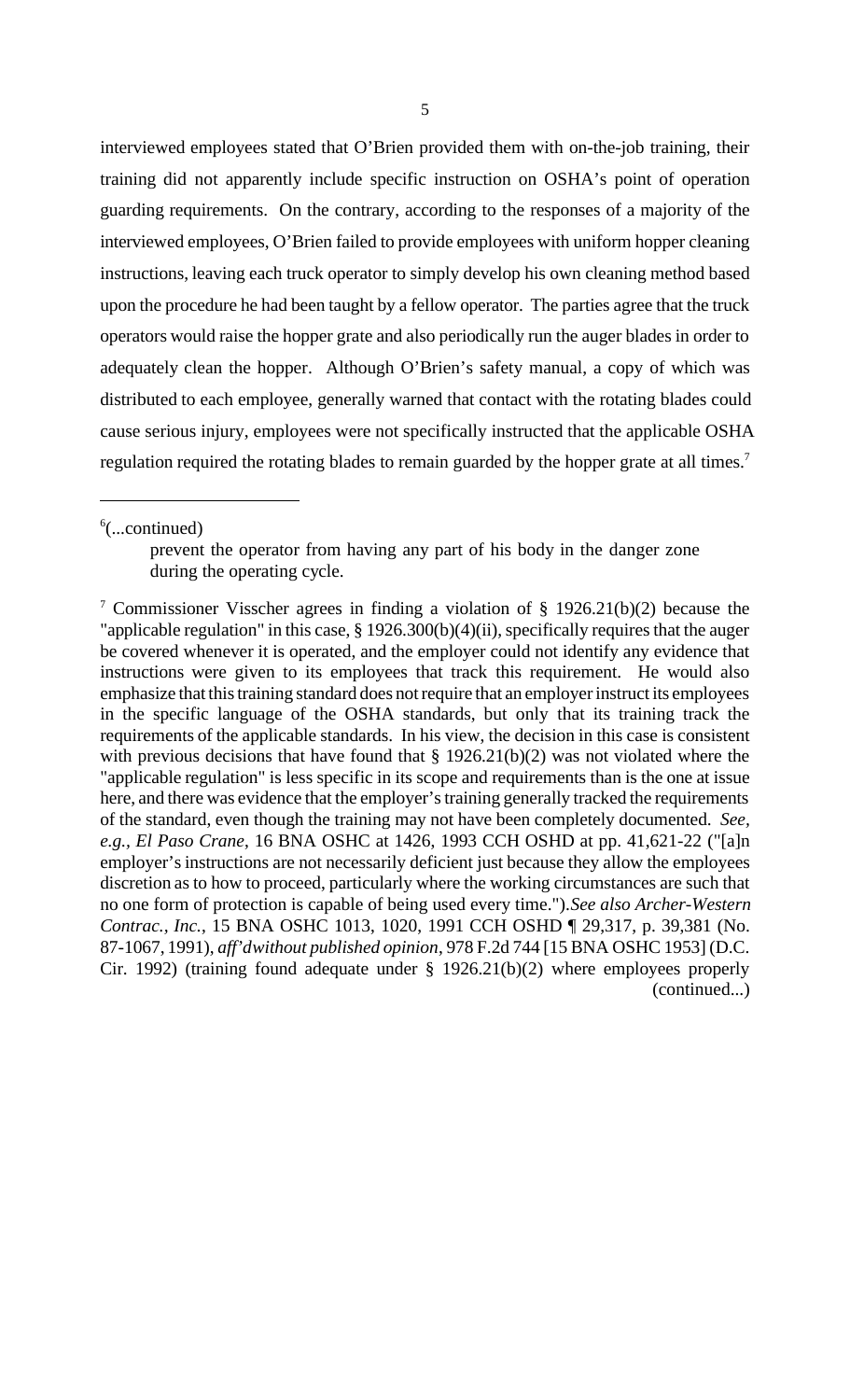O'Brien also conducted monthly safety meetings and had a representative from concrete pump truck manufacturer Putzmeister train employees on pump operation at an annual two-day program, but the record fails to establish that these training sessions provided any specific instructions related to guarding the auger blades or even cleaning the hopper. Four of the ten interviewed employees reported that only general safety matters were discussed at these training sessions. According to the testimony of regional manager Hake, the two topics he consistently covered at safety meetings were the use of extension booms around high tension wires and driving accidents.<sup>8</sup> This training fails to satisfy the specific requirements of § 1926.21(b)(2). *See Superior Custom Cabinet*, 18 BNA OSHC at 1020-21, 1995-97 CCH OSHD at p. 44,416-17 (violation of § 1926.21(b)(2) affirmed where employer provided only general instructions regarding fall hazards and failed to model the instructions on the applicable guardrail standards).

Supplying employees with the company's safety manual, as well as Putzmeister's Operating Instructions for the concrete pump trucks, Putzmeister's Safety Booklet, and the American Concrete Pumping Association's (ACPA) Safety Manual, also failed to meet the requirements of the cited standard.<sup>9</sup> Both the Operating Instructions and the Safety Booklet

 $7$ (...continued)

performed crane rigging and signaling after some instruction in safety meetings); *H.C. Nutting Co. v. OSHRC*, 615 F.2d 1360 [8 BNA OSHC 1241, 1241-42] (6th Cir. 1980) (unpublished) (section  $1926.21(b)(2)$  "does not outline any particular requirements for a safety program" but does require "that an employer inform employees of safety hazards which would be known to a reasonably prudent employer or which are addressed by specific OSHA regulations.").

<sup>&</sup>lt;sup>8</sup> Hake also testified that he shared information with employees at safety meetings about industry accidents, specifically one involving an employee who fell into a hopper. While this information may have alerted employees to the hazards presented by unguarded rotating auger blades, it failed to address the point of operation guarding requirements themselves.

<sup>&</sup>lt;sup>9</sup> Copies of the Putzmeister Operating Instructions were also placed in the concrete pump trucks.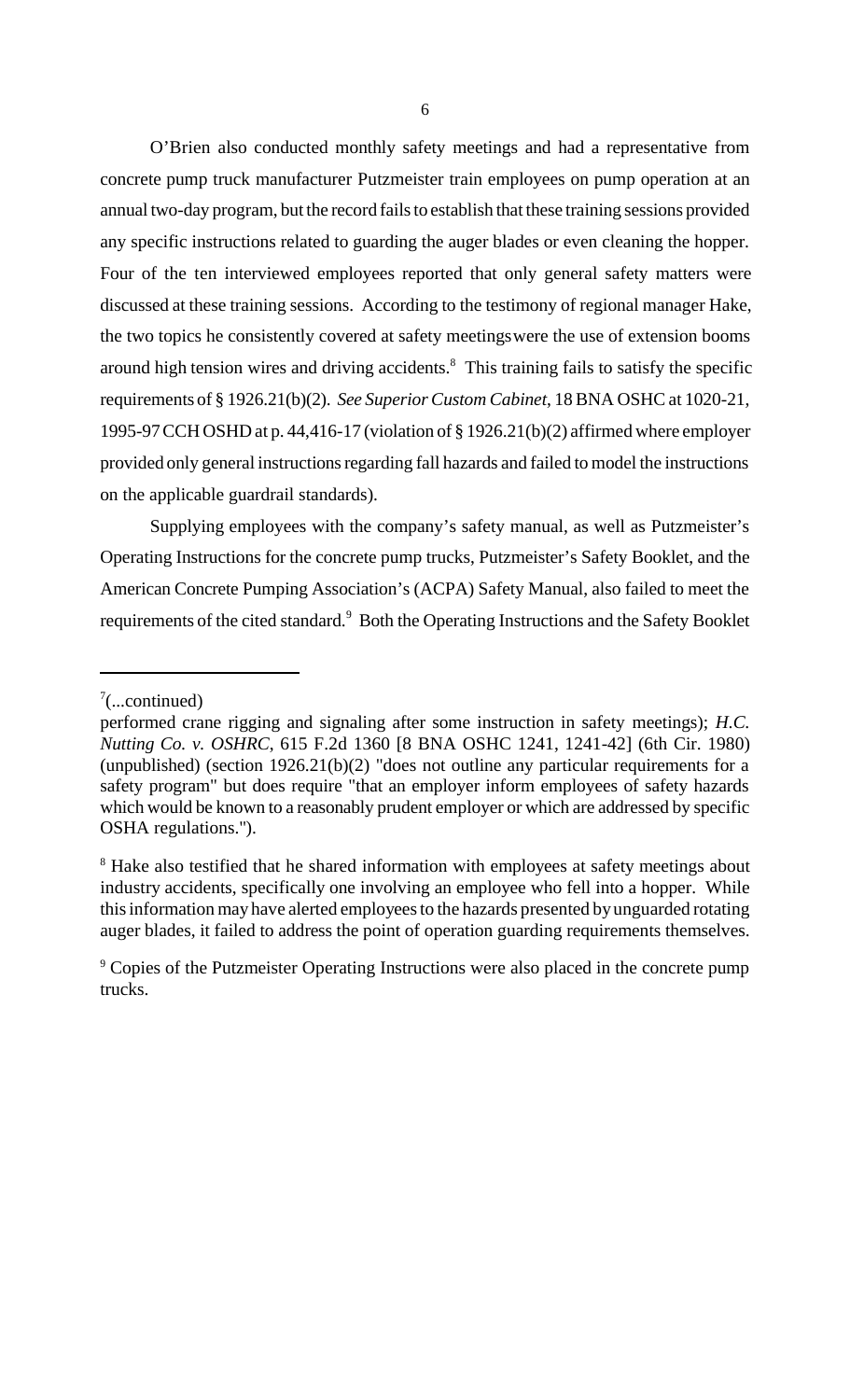specifically prohibit the operation of the auger blades with the hopper grate raised, and the former expressly warns that the hopper grate should remain secured during cleaning. The ACPA's Safety Manual states that operators should never put their hands or other body parts into the hopper when the hydraulic system is operational and should remove the hopper grate only if the system is properly locked out.<sup>10</sup> Although O'Brien required its employees to affirm that they had read and understood these manuals by signing an acknowledgment form attesting to that fact, four of the ten interviewed employees, including an operations manager, were unaware of Putzmeister's requirements for safe operation and cleaning, and one of the employees admitted that he had "probably never read" any of the manuals.

Even if we were to assume that these materials adequately conveyed the requirements of the standard, the fact remains that five of the ten employees interviewed by the compliance officers expressly stated that O'Brien had never instructed them not to run the auger blades with the hopper grate raised.<sup>11</sup> *See L & M Lignos Enterp.*, 17 BNA OSHC 1066, 1067, 1993-95 CCH OSHD ¶ 30,675, p. 42,570 (No. 92-1746, 1995) (violation of § 1926.21(b)(2) affirmed where employees received written instruction requiring the use of fall protection at heights over ten feet but no explanation of the hazards that would require the use of such fall protection). Although O'Brien regional manager Hake initially claimed that employees had been trained not to run the auger blades with the hopper grate raised, he was unable to identify on cross-examination how or when employees had been instructed about this safety rule. Six of the interviewed employees, including the operations manager,

 $10$  O'Brien also made available to employees training videos developed by the ACPA which, according to regional manager Hake, contained the same type of information found in the ACPA's Safety Manual. Although the videos were apparently shown at safety meetings, it is not evident whether they actually addressed the point of operation guarding requirements or the hazards associated with running the auger blades with the grate raised.

 $11$  Only one of the interviewed employees claimed that O'Brien had a policy against running the auger blades while the hopper grate was raised and he admitted to violating that policy in order to facilitate the cleaning process.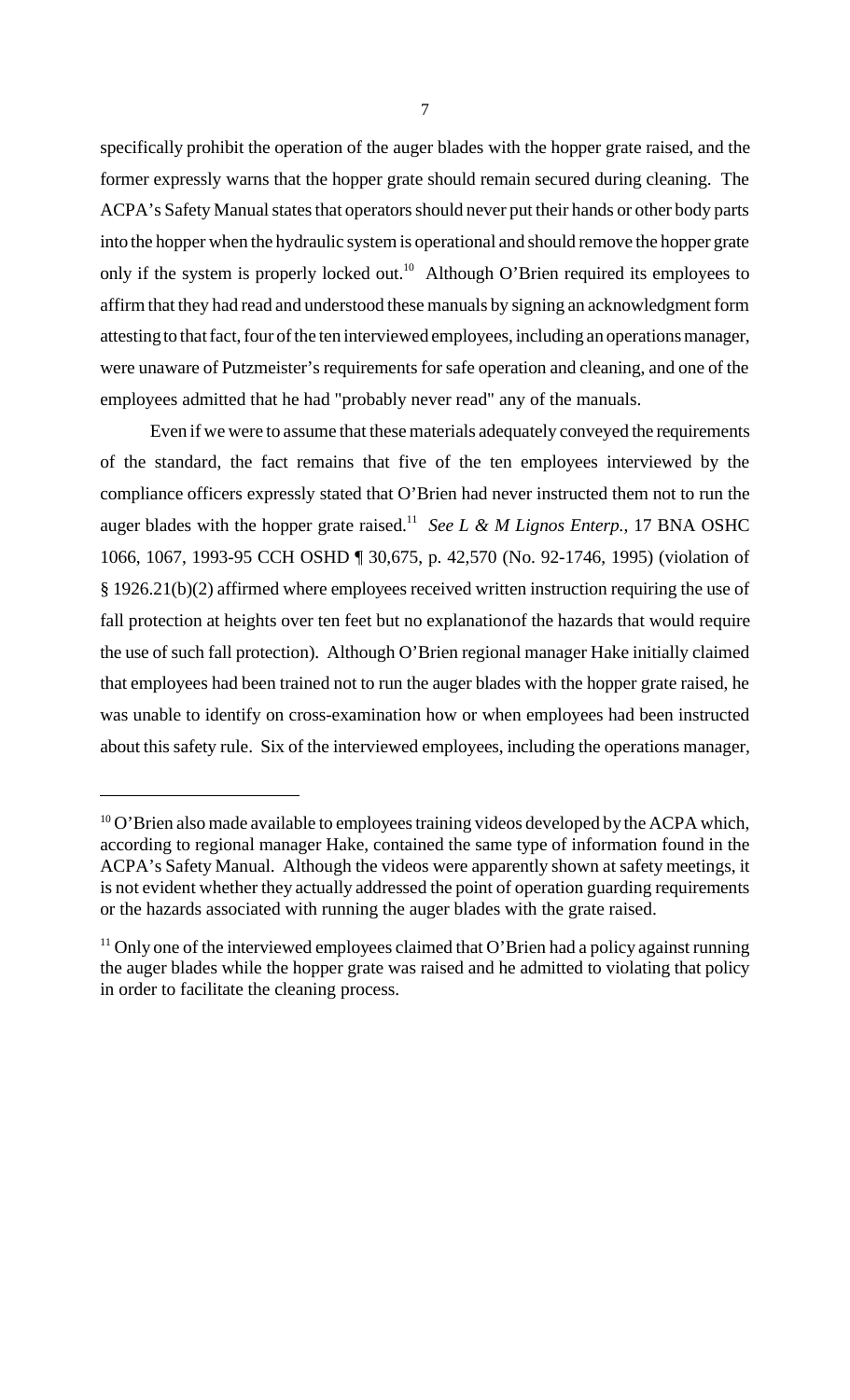admitted that they left the hopper grate raised while repositioning the auger blades during the hopper cleaning process.

Finally, we note that the fact that none of the interviewed employees expressed dissatisfaction with the training they received from O'Brien is not dispositive. What matters is the content of this training, and whether it specifically addressed both the hazards associated with their work and the applicable OSHA standards. *See El Paso Crane*, 16 BNA OSHC at 1425 nn.6 & 7, 1993-95 CCH OSHD at p. 41,621 nn. 6 & 7. Not only is it questionable to find significance in what the employees did *not* say, but the sufficiency of an employer's training should not be measured solely by its employees' subjective assessment or, as in this case, the lack of such an assessment. Had O'Brien's employees actually expressed an opinion on the adequacy of their training, it would not have ended the inquiry into whether a violation existed. Their failure to express such an opinion certainly does not resolve this question. *See, e.g., Tri-State Roofing & Sheet Metal, Inc. v. OSHRC*, 685 F.2d 878, 881 (4th Cir. 1982) ("The particular views of workmen are not necessarily, and often times are not, the best determination as to what is safe and what is unsafe. Convenience rather than safety considerations often dictates a worker's perspective."). Accordingly, we find that the training O'Brien provided its employees was inadequate to satisfy the requirements of § 1926.21(b)(2).

## **GUARDING VIOLATION**

The Secretary has alleged that O'Brien violated  $\S$  1926.300(b)(4)(ii) by failing to properly guard the hopper's rotating auger blades. O'Brien argues that this standard, which appears under Subpart I, titled "Tools - Hand and Power", is not applicable to the hopper, which O'Brien claims is an integral part of the concrete pump truck and cannot be operated independently.<sup>12</sup> Noting that the Commission's administrative law judges "have been faced

<sup>&</sup>lt;sup>12</sup> In support of its argument, O'Brien relies on *Mid-States Constr. Co., Inc.*, 6 BNA OSHC (continued...)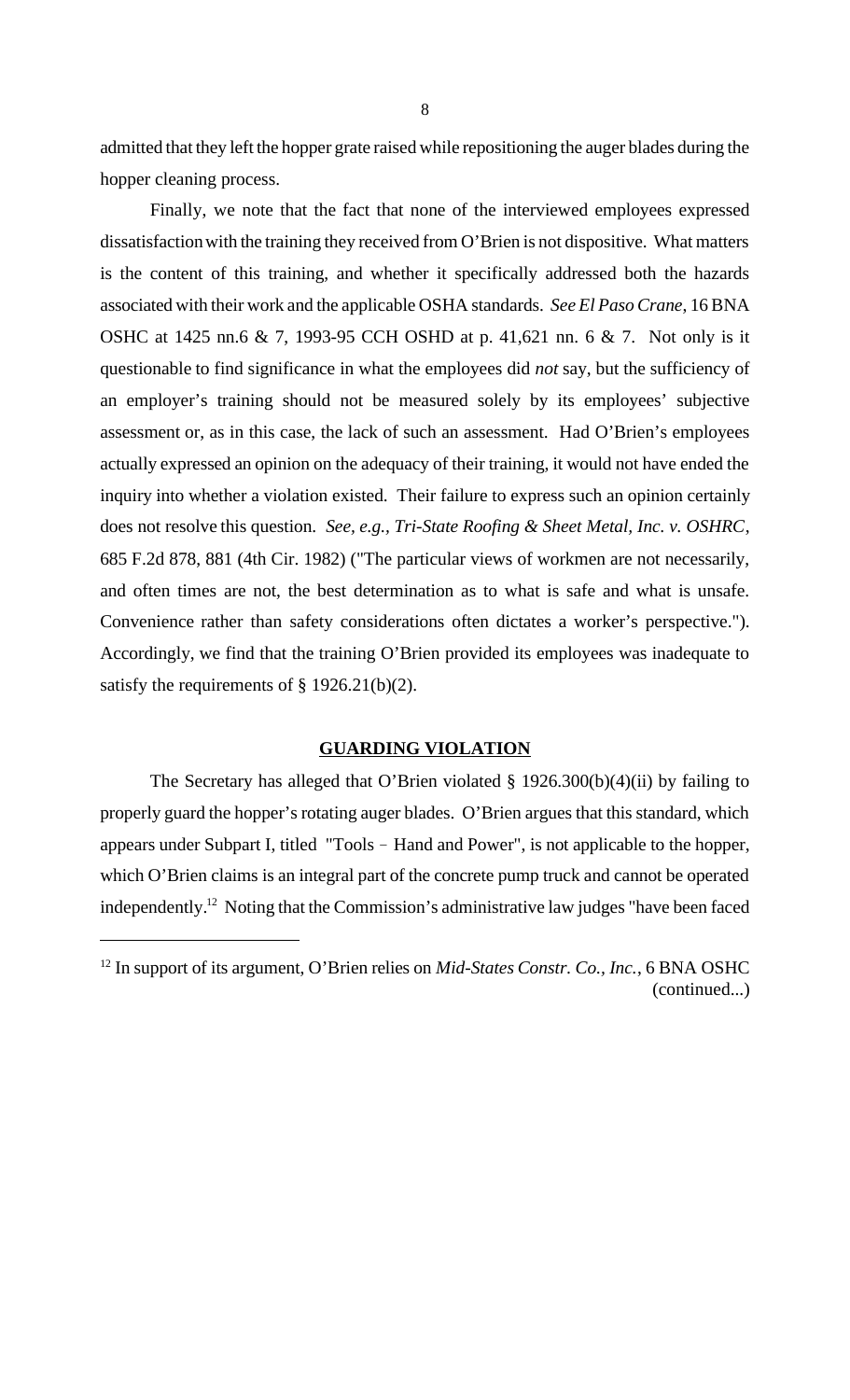with this argument in previous cases," the judge relied upon three unreviewed judges' decisions to support his conclusion that § 1926.300(b)(4)(ii) was applicable to the hopper. He then affirmed the violation based on the fact that "the evidence discloses that the auger was operated with its moving parts unguarded." We affirm the judge's decision.

### **DISCUSSION**

O'Brien's argument that § 1926.300(b)(4)(ii) is inapplicable to the hopper is not supported by the wording of the standard. Although entitled "Tools - Hand and Power", it is apparent that the standards under Subpart I address a wide-range of tools and machinery. *See Daniel Constr.*, 10 BNA OSHC 1549, 1555, 1982 CCH OSHD ¶ 26,027, p. 32,675 (No. 16265, 1982) (application of § 1926.300(b) not limited to hand-held tools where requirements of Subpart I address other types of tools). For instance, § 1926.300(b)(4), whose language was incorporated verbatim from general industry standard § 1910.212(a)(3), covers point of operation guarding for various types of "machines" including, but not limited to, shears, power presses, and milling machines. *See* 44 Fed. Reg. 8577, 8617 (February 9, 1979) (identifying general industry standards which are applicable to construction work). *See also Ladish Co.*, 10 BNA OSHC 1235, 1237, 1982 CCH OSHD ¶ 25,820, p. 32,281 (No. 78-1384, 1981) (guarding requirements of § 1910.212(a) applicable to moving parts of

 $12$ (...continued)

<sup>1301, 1302-03, 1977-78</sup> CCH OSHD ¶ 22,486, p. 27,112 (No. 10932, 1978), a Commission decision in which the Secretary conceded for unspecified reasons that § 1926.300(b)(2), which sets forth guarding requirements similar to those of the cited standard, was not applicable to an unguarded starter pulley for the motor of a wheel mounted cement mixer. Even though the two-member Commission disagreed over the disposition of two of the three violations at issue, including the alleged guarding violation, they agreed to affirm the judge's decision, but accorded their decision the precedential value of an unreviewed judge's decision. *Mid-States*, 6 BNA OSHC at 1301-02, 1977-78 CCH OSHD at p. 27,110-11. Such decisions are not binding precedent on the Commission. *See Leone Construction Co.*, 3 BNA OSHC 1979, 1975-76 CCH OSH ¶ 20,387 (No. 4090, 1976).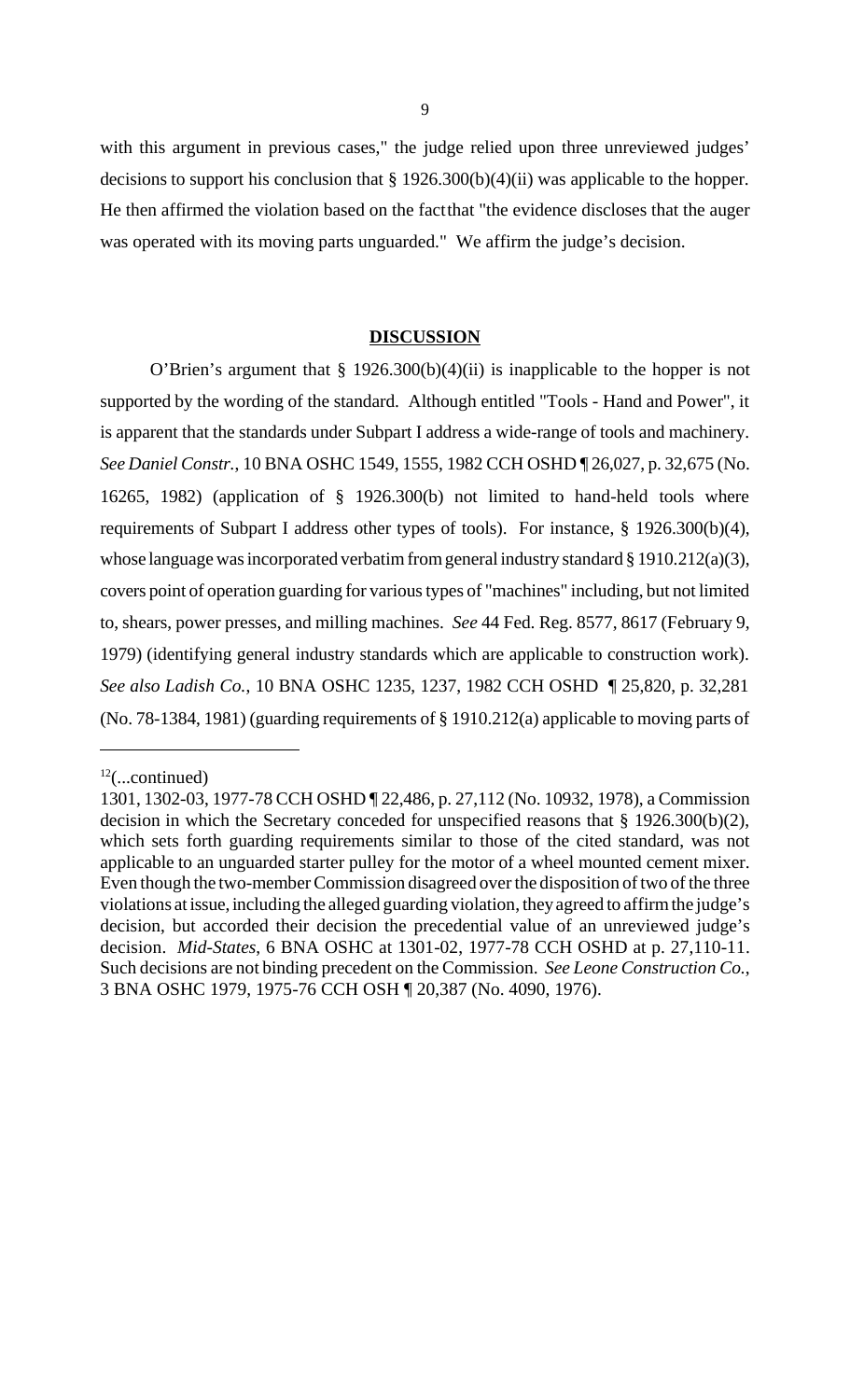all types of industrial machinery unless a more specific guarding standard applies).

As depicted in the product manuals supplied by manufacturer Putzmeister, the concrete pump appears to be one piece of equipment which is simply "truck-mounted". In addition, we note that Putzmeister refers to its product as a "machine", not a truck or vehicle. As such, the hopper can reasonably be characterized as a component of a truck-mounted machine whose rotating auger blades serve as a point of operation. *See Allis Chalmers Corp.*, 4 BNA OSHC 1876, 1877, 1976-77 CCH OSHD ¶ 21,341, p. 25,629 (No. 8274, 1976) (unguarded rotating parts, nip points, and points of operation created by rotating rear wheels of assembled tractors cited under general industry machine guarding standard § 1910.212(a)(1) but vacated where tractors were result of manufacturing process, not used as part of the manufacturing process). As O'Brien has noted, Subpart Q specifically addresses conditions arising in concrete and masonry construction operations. However, there is no specific section under that subpart which applies to machine guarding.In fact, § 1926.700(a) expressly provides that in addition to the requirements contained under Subpart Q, "other relevant provisions in parts 1910 and 1926 apply to concrete and masonry construction operations." Therefore, we find that the guarding requirements of Subpart I are applicable here.

Turning to the merits of the violation, O'Brien does not dispute that the bolts which secure the grate over the hopper opening were removed, thereby allowing employees to raise the grate. It is also undisputed that the point of operation was not guarded at all times that the auger was operated. Section  $1926.300(b)(4)(ii)$  specifically requires that a point of operation guard "be so designed and constructed as to prevent the operator from having any part of his body in the danger zone during the operating cycle". Where the removal of the bolts allowed employees to raise the grate while the auger blades were rotating, a practice in which they admittedly engaged during the hopper cleaning process, O'Brien has failed to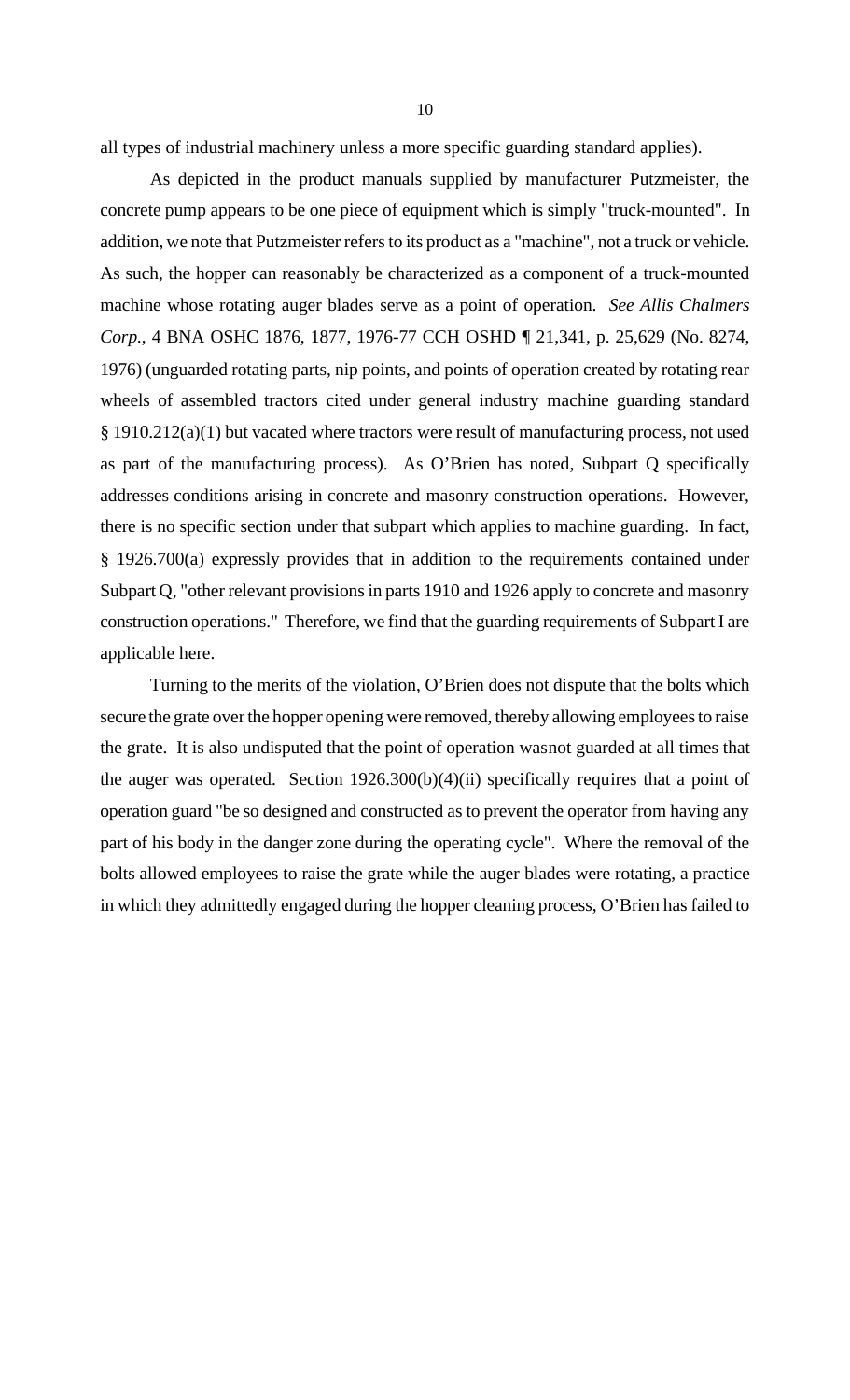adequately protect its employees from this point of operation.<sup>13</sup> Accordingly, we find a violation of § 1926.300(b)(4)(ii).

#### **PENALTIES**

Section 17(j) of the Act, 29 U.S.C. § 666(j), requires that when assessing penalties, "due consideration" must be given to the employer's size, the gravity of the violation, the good faith of the employer, and any prior history of violations. Gravity is typically the most important factor in determining an appropriate penalty and depends upon the number of employees exposed, the duration of the exposure, the precautions taken against injury, and the likelihood that any injury would result. *J.A. Jones Constr. Co.*, 15 BNA OSHC 2201, 2214, 1991-93 CCH OSHD ¶ 29,964, p. 41,033 (No. 87-2059, 1993).

Neither party has addressed the issue of penalties in their briefs before the Commission. The Secretary has proposed a penalty of \$3,500 each for the training violation and the machine guarding violation, having given reductions for O'Brien's size and lack of prior history. For the machine guarding violation, the judge assessed the proposed amount of \$3,500, noting that "[t]here appears to be no quarrel with the penalty." We find this amount to be appropriate under the penalty criteria of  $\S 17(i)$  and affirm the penalty as assessed.

However, we find that a reduction in the penalty proposed for the training violation is appropriate under the circumstances. Even though O'Brien's training program failed to specifically address the need to keep the hopper grate lowered whenever the auger blades were running, its program did include on-the-job training and the distribution of the manuals

 $13$  In addition to this routine cleaning, employees occasionally raise the grate to chip out hardened concrete or remove foreign objects that fall into the hopper. There is nothing in the record, however, to suggest that the auger blades are actually operated on such occasions. Compliance officer Yellstrom suggested that placing an interlock device on the hopper grate would have automatically disabled the auger blades whenever employees had to raise the grate.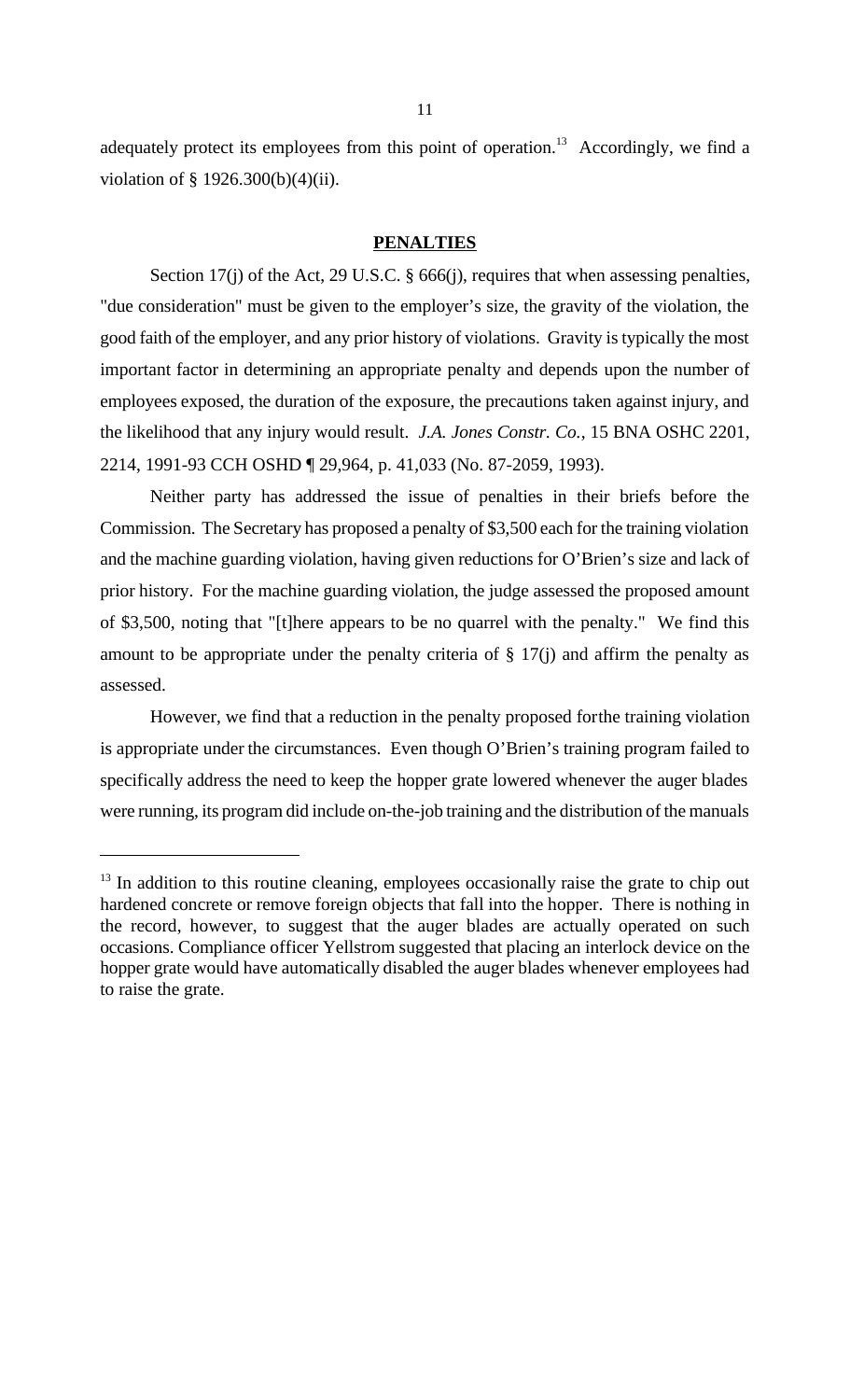published by Putzmeister and the ACPA. O'Brien also provided employees with general instructions as to the hazards associated with the operation of the concrete pump truck, including those posed by the rotating auger blades. Therefore, giving good faith credit for the training O'Brien did provide to its employees, we assess a penalty in the amount of  $$1,750.<sup>14</sup>$ 

<sup>14</sup> Commissioner Weisberg disagrees with his colleagues' decision to *significantly* lower the penalty for the training violation ostensibly on the grounds that O'Brien has made some effort, albeit incomplete, to provide training to its employees. Initially, he notes that under § 17(j) of the Act, the gravity of the violation is generally the most important factor in determining the appropriate penalty. Commissioner Weisberg views the gravity of the training violation as high in that it posed serious hazards to O'Brien's employees, with a high probability of injury as demonstrated by the fatal accident. He notes that there were serious deficiencies in the employer's training program including, most notably, its total failure to train and instruct its employees on the specific hazards associated with cleaning the hopper, *a process which must be done regularly after each concrete pour*. O'Brien's safety manual, a copy of which was provided to each employee, makes no reference to procedures for safely cleaning the hopper or to any safety rule prohibiting employees from running the auger blades while the hopper grate is raised. Commissioner Weisberg believes that while the employer had safety meetings with its employees on the use of extension booms around high tension wires and driving accidents, and supplied its employees with safety manuals published by Putzmeister and the ACPA, such efforts in the context of a training program with serious deficiencies clearly do not warrant *50 percent off* the penalty assessed for the high gravity training violation resulting from its failure to provide any specific hopper cleaning instructions to its employees.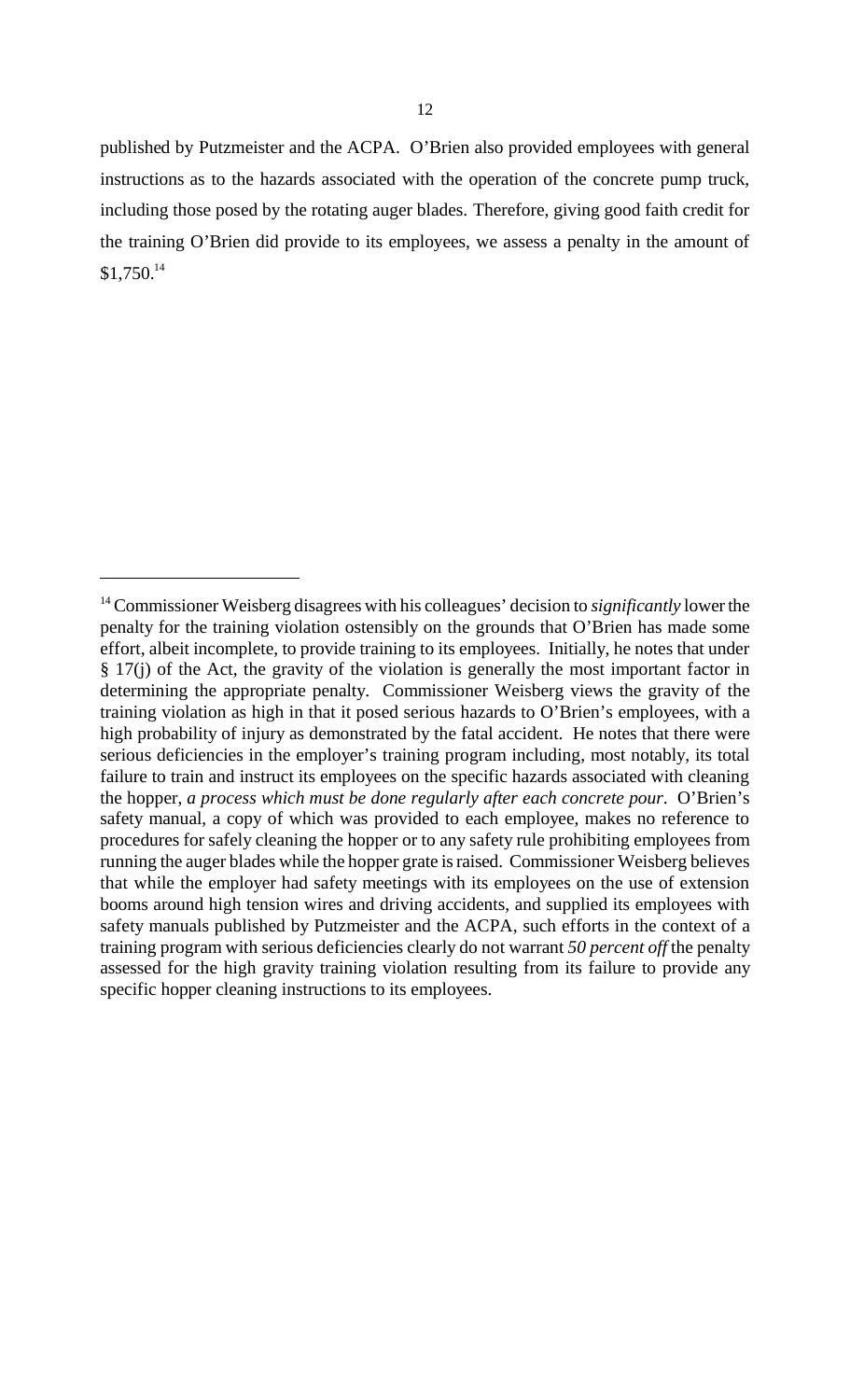# **ORDER**

We reverse the judge's decision to vacate the alleged violation of § 1926.21(b)(2) and assess a penalty of \$1,750 (Serious Citation 1, Item 1). We affirm the judge's decision finding a violation of § 1926.300(b)(4)(ii) and assess a penalty of \$3,500 (Serious Citation 1, Item 2).

 $\sqrt{s}$ /

Thomasina V. Rogers Chairman

 $\sqrt{s}$ /

Gary L. Visscher Commissioner

 $\sqrt{s}$ /

Stuart E. Weisberg Commissioner

Dated: February 16, 2000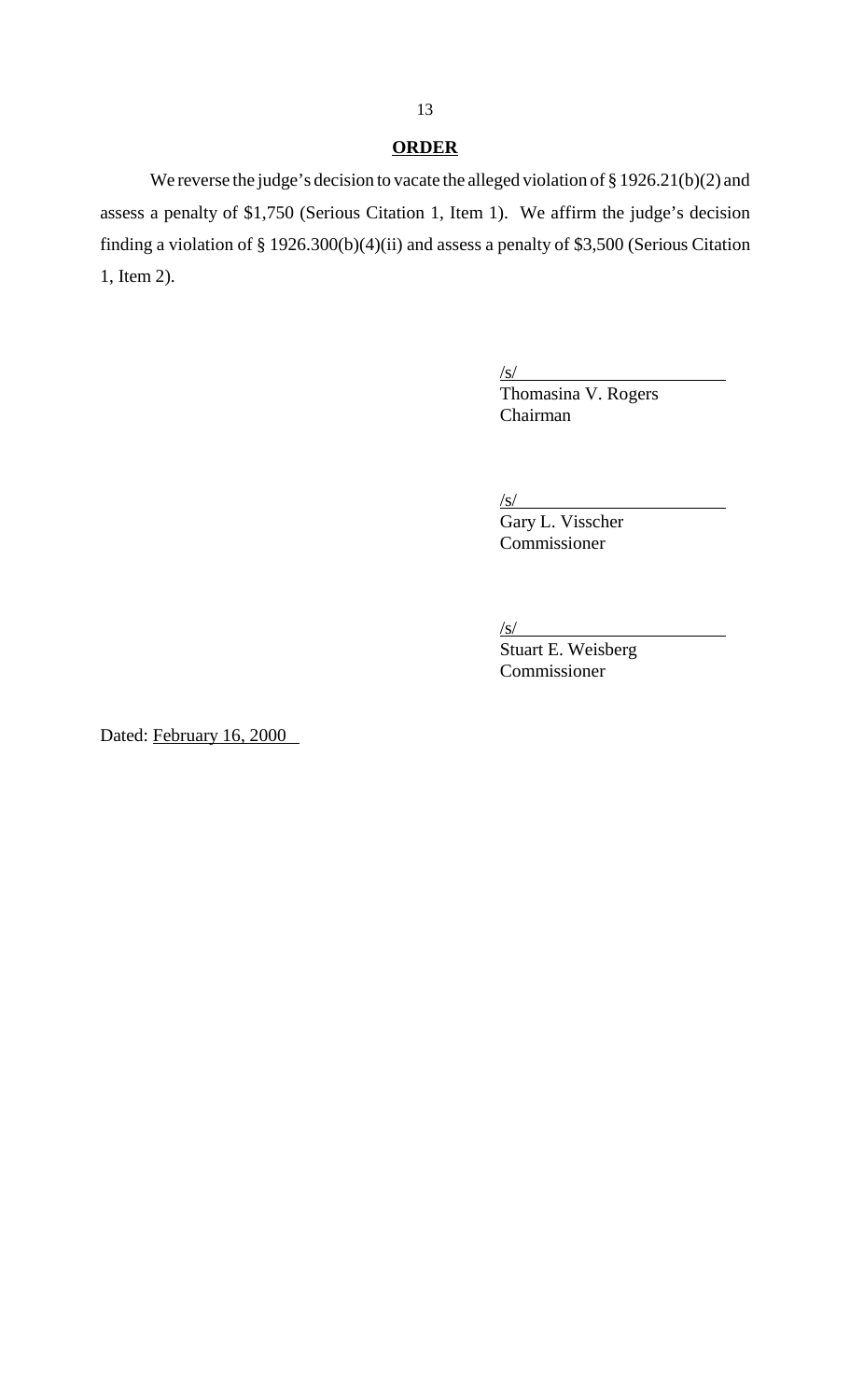

APPEARANCES:

Kayden B. Howard, Esq., Office of the Solicitor, U.S. Department of Labor, Kansas City, Missouri

Robert R. Miller, Esq., Stettner, Miller and Cohn, Denver, Colorado

Before: Administrative Law Judge Sidney J. Goldstein DECISION AND ORDER

This is an action by the Secretary of Labor against O'Brien Concrete Pumping, Inc. to affirm three items of a citation issued to the company by the Occupational Safety and Health Administration for the alleged violations of safety regulations relating to recognizing and avoiding unsafe conditions, quarding machines and locking out and tagging out equipment. The Respondent disagreed with the citation and filed a notice of contest. After a complaint and answer were filed with this Commission,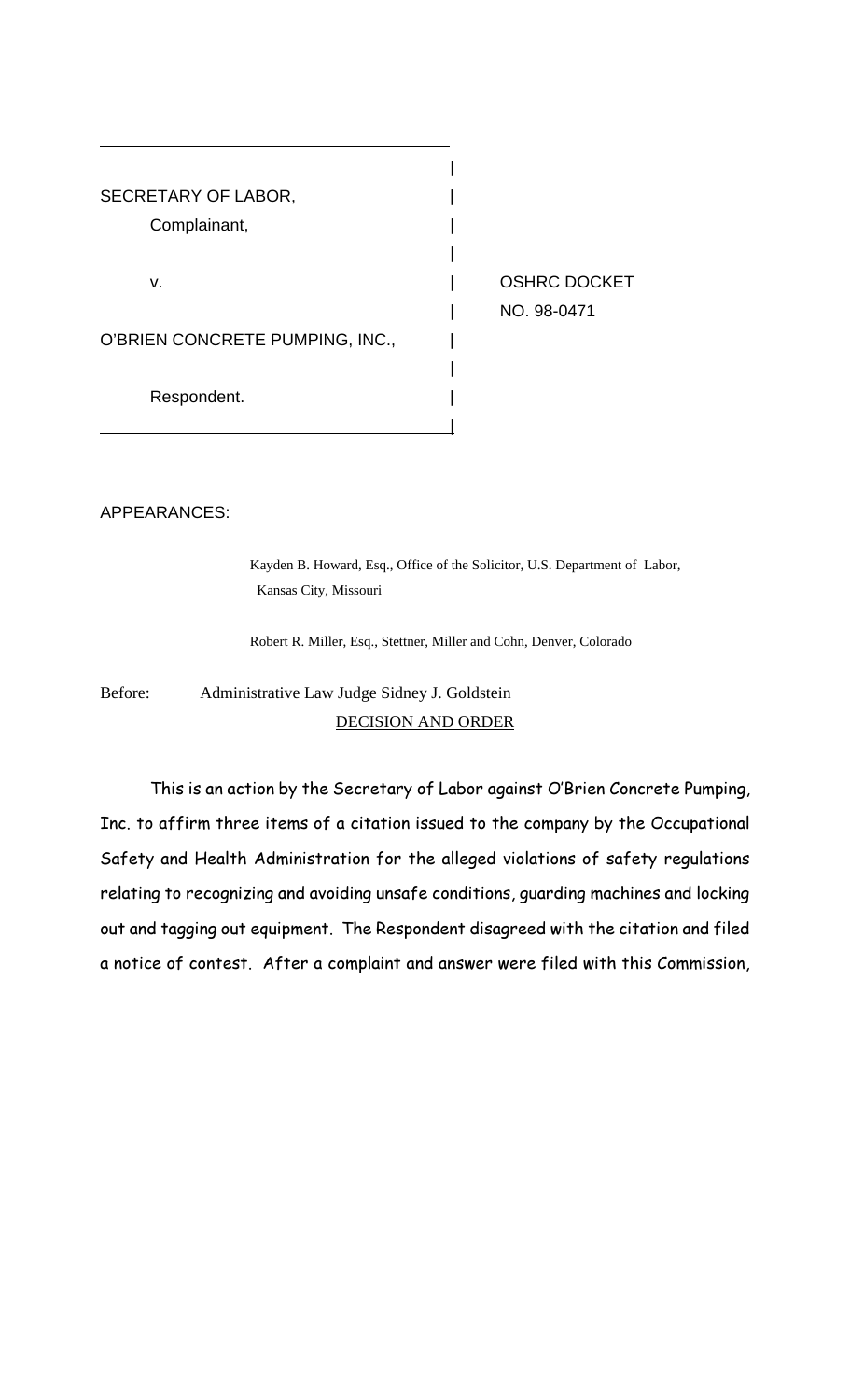a hearing was held in Denver, Colorado.

Item 1 of the citation alleged that:

The employer did not instruct each employee in the recognition and avoidance of unsafe condition(s) and the regulation(s) applicable to his work environment to control or eliminate any hazard(s) or other exposure to illness or injury:

Employees were not trained on specific procedures a) the safe operation and cleaning of the pump truck hoppers. regarding

in violation of the regulation found at 29 C.F.R. \$1926.21(b)(2) which is shown below:

 $(2)$ The employer shall instruct each employee in the recogniand avoidance of unsafe conditions and the regulations applicable tion to his work environment to control or eliminate any hazards or other exposure to illness or injury.

Item 2 of the citation alleged that:

The point of operation of machines whose operation exposes an employee to injury, was not quarded:

a) Employees were exposed to the hazard of rotating blades from the pump truck hopper augers in that the hopper grates (guards) were not securely fastened to the hopper and were frequently raised during cleaning in the field.

in violation of the regulation at 29 C.F.R. \$1926.300(b)(4)(ii) which reads:

 $(ii)$ The point of operation of machines whose operation exposes an employee to injury, shall be guarded. The guarding device shall be in conformity with any appropriate standards therefor, or, in the absence of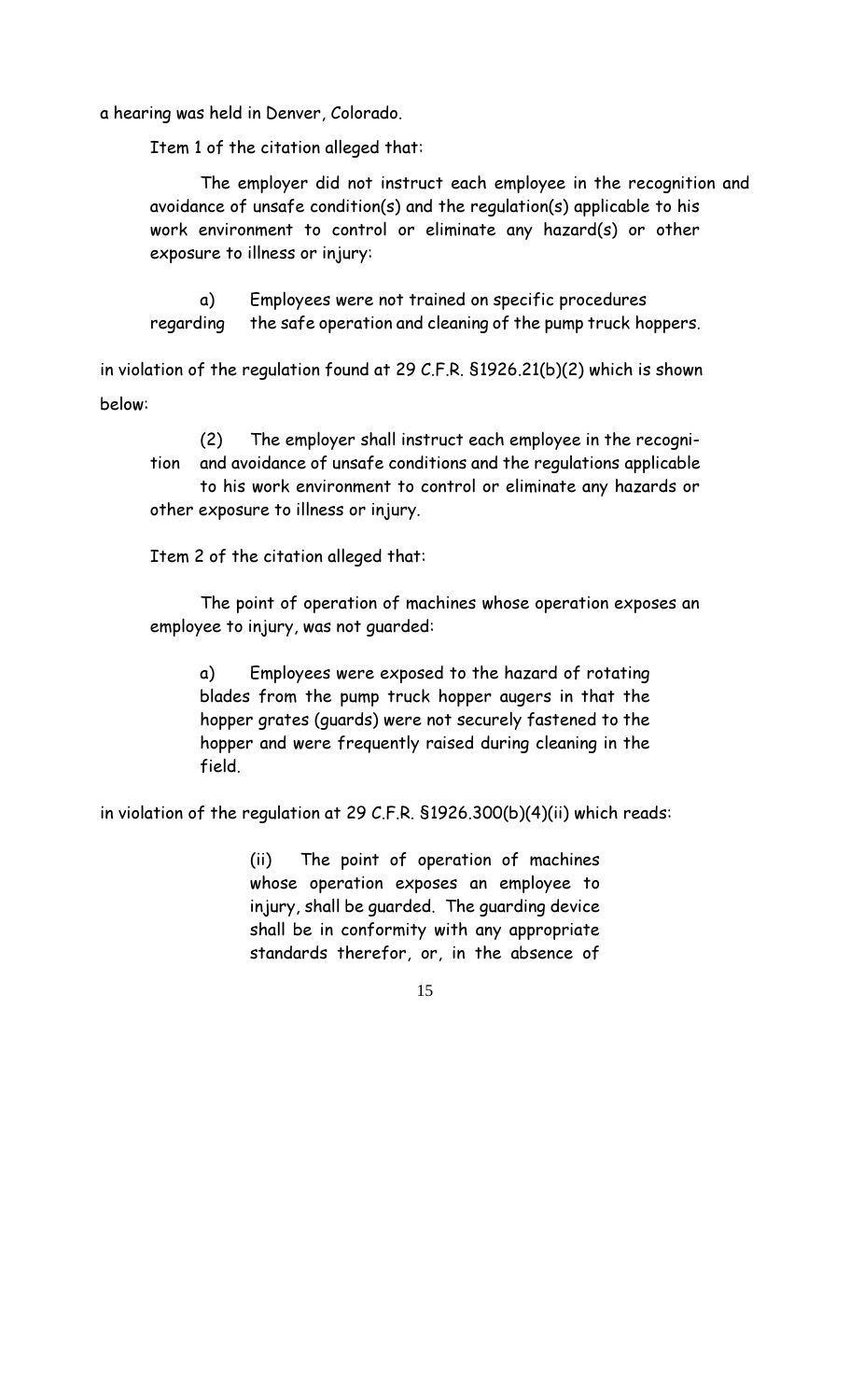applicable specific standards, shall be so designed and constructed as to prevent the operator from having any part of his body in the danger zone during the operating cycle.

Item 3 of the citation states that:

Employees were permitted to perform maintenance or repair activity on equipment (such as compressors, mixers, screens, or pumps used for concrete and masonry construction activities) where the inadvertent operation of the equipment could occur and cause injury without all potentially hazardous energy sources being locked out and tagged:

Employees were permitted to perform pump truck hopper a) maintenance such as cleaning, foreign object removal and lubrication without first locking out and tagging out the hopper auger, and thus, were subjected to the unexpected activation of the rotating auger blades

in violation of the regulation found at 29 C.F.R.  $$1926.702(j)(1)$  which reads as follows:

Lockout/Tagout Procedures. (1) No employee shall be permitted  $(i)$ to perform maintenance or repair activity on equipment (such as compressors, mixers, screens or pumps used for concrete and masonry construction activities) where the inadvertent operation of the equipment could occur and cause injury, unless all potentially hazardous energy sources have been locked out and tagged.

The record discloses that the Respondent specialized in placing concrete in areas that an ordinary concrete truck cannot reach. As stated in the introduction to the Complainant's brief, on January 21, 1998, Kevin Dillon fell into or was pulled into a hopper attached to one of the company's concrete pumping trucks. A rotating auger inside the hopper crushed Dillon's chest, asphyxiating him.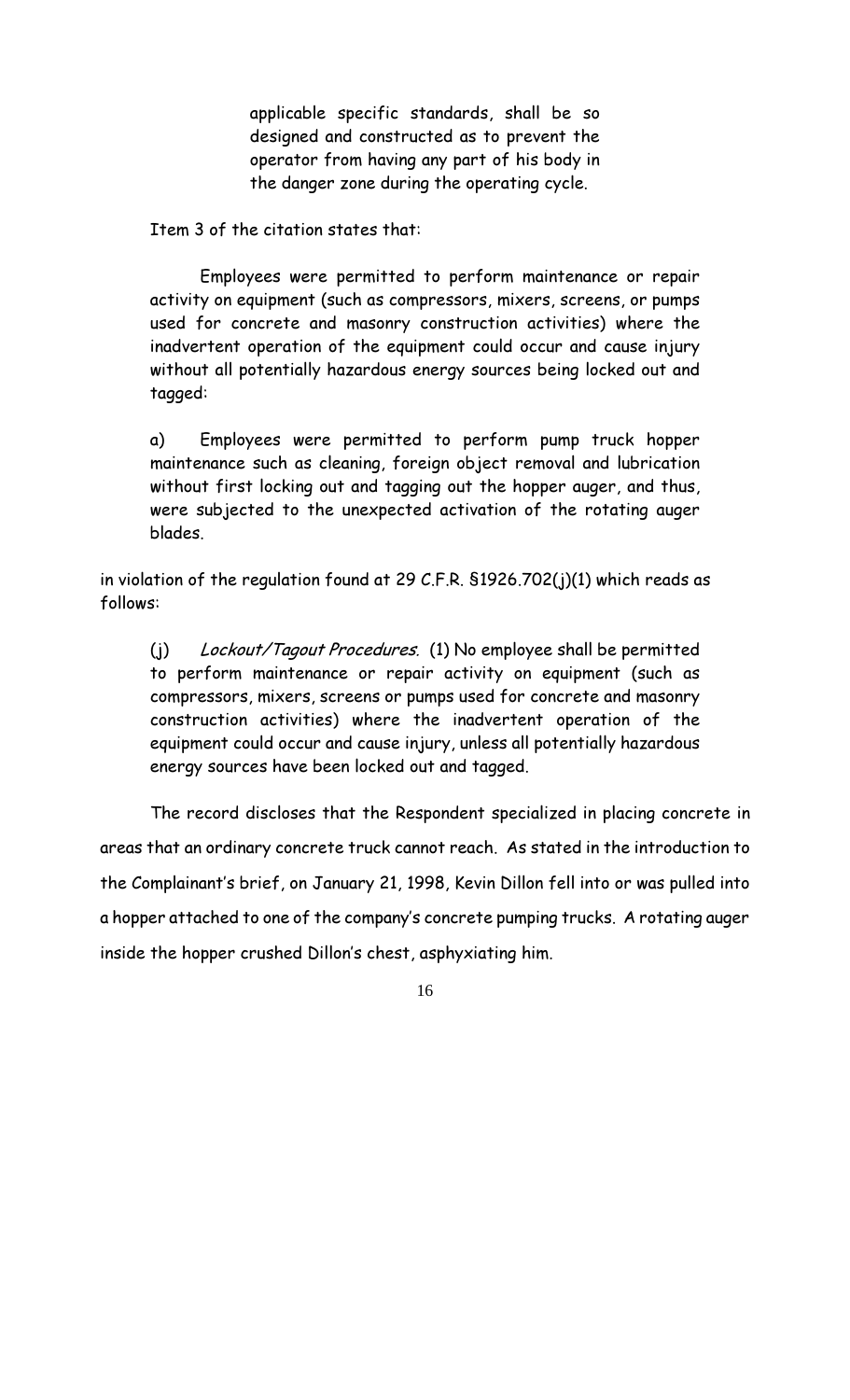Two compliance officers interviewed a number of Respondent's employees. A management representative informed the lead investigator that although there was no specific method to clean the hopper, a hazard could occur if the hopper grate were raised while the hopper was activated. Instructions accompanying the truck caution that no work should be performed without a closed tightly screwed agitator grid. The Respondent removed fixed bolts when a truck was received. According to one officer eight of nine employees interviewed stated that they were not told to run the auger with the grate up. There was also no lock-out tag-out procedure.

Upon more detailed examination the lead compliance officer testified that the rotating auger would be a hazard if the grate were up. However, there was no example of an auger starting without purposely turning it on. There was no residual power in the hydraulic system related to the auger. It was company policy not to run the agitator when the grate was up. He did not know if the pump was manufactured with a lock-out tag-out device.

Information obtained by the other compliance officer also confirmed that the Respondent had no lock-out tag-out program or specific instructions regarding the grate when the agitator was on or off. Each operator had his own method concerning the cleanup of the auger.

A number of employees were questioned regarding their training. Notes taken at the conversations indicated that the operators were trained in the work assigned to them. Thus, William Booker had training with a previous employer and a month's onthe-job training with the Respondent; Charles Lamb attended a concrete pumping school for six months plus three months on-the-job training with various operators who watched him; Jeff Hook went out with trainers for two or three weeks and was shown how to do the work; Brett Avenriep also had on-the-job training, attended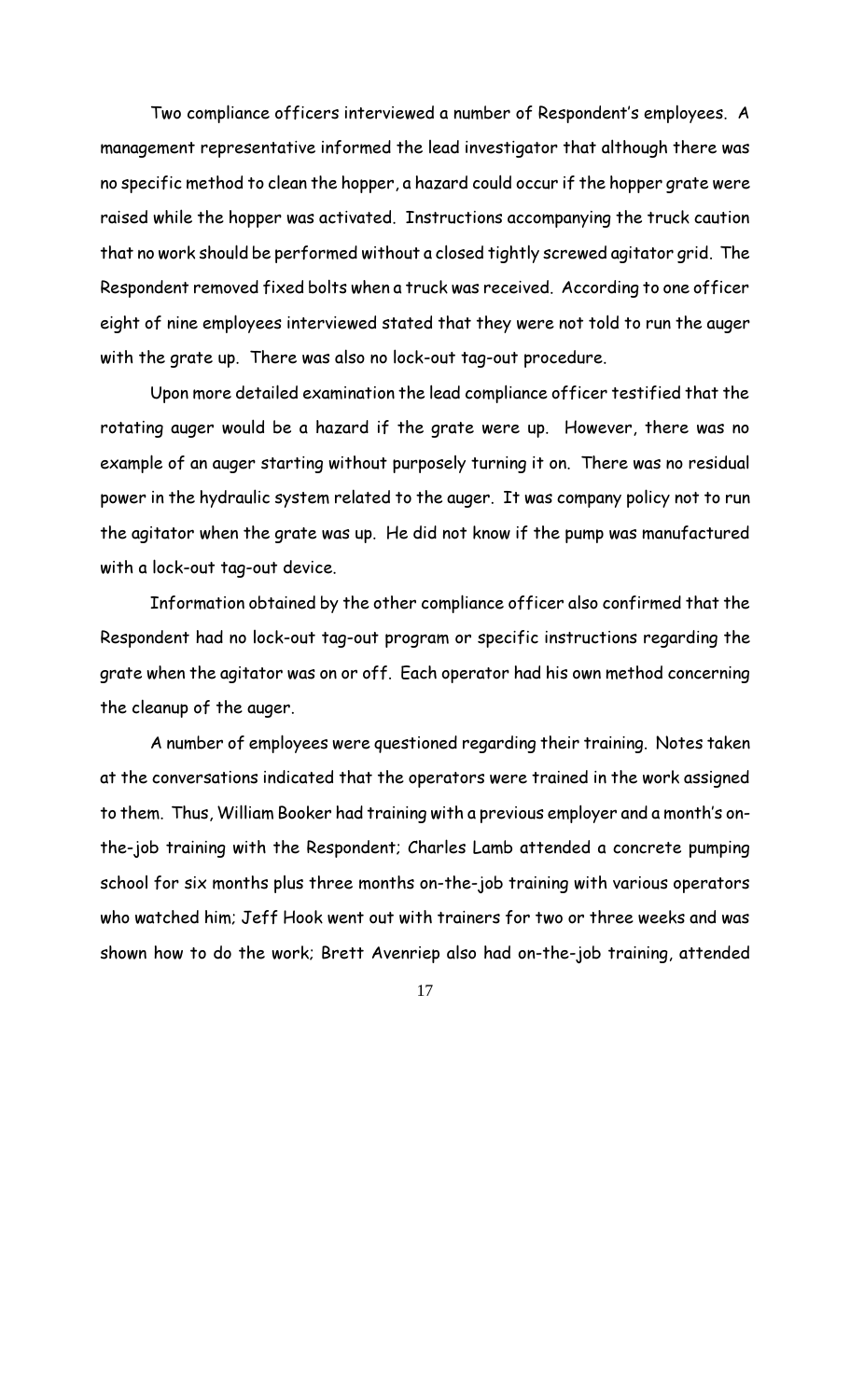safety meetings and was given a safety manual; Mike Channess had the job training and he accompanied other operators who gave him instructions; Randy Rumpza had three months on-the-job training; Ron Templeton operated pumpers since 1974 and because of this experience did not need additional training; Marvin Lake had two years' experience as a pumper operator and was given one week on-the-job training; Tim Carpenter was already an experienced operator when he started with the company and yet was given additional on-the-job training.

Mr. Leon T. Hake, Respondent's regional manager, is in charge of the company's safety program. He has thirty years' experience in the concrete mixing field and is on the safety committee of the Colorado Contractors and Colorado Redi-Mix Associations. He made sure that all new hires had safety training. In addition they were furnished with Putzmeister's truck instructions which were located in the truck at all times. The company also conducted monthly safety meetings, and employees viewed safety videos. The victim was an experienced operator. A truck auger cannot be operated accidentally, and he never saw anyone operate the auger with the grate up. If this was done, it was in violation of company safety rules.

Mr. Gary Zilk confirmed Mr. Hake's version of safety training. He added that he gave at least one month on-the-job training to all new employees. Concrete pump truck manufacturers also gave safety talks to operators. Copies of the American Concrete Pumping Association manual and the Respondent's safety program were issued to all employees.

Item 1 of the citation lists a violation of the regulation found at 29 C.F.R. S1926.21(b)(2) in that Respondent's employees were not trained on specific procedures regarding the safe operation and cleaning of the pump truck hoppers. The Complainant asserts that the citation was in order because there should have been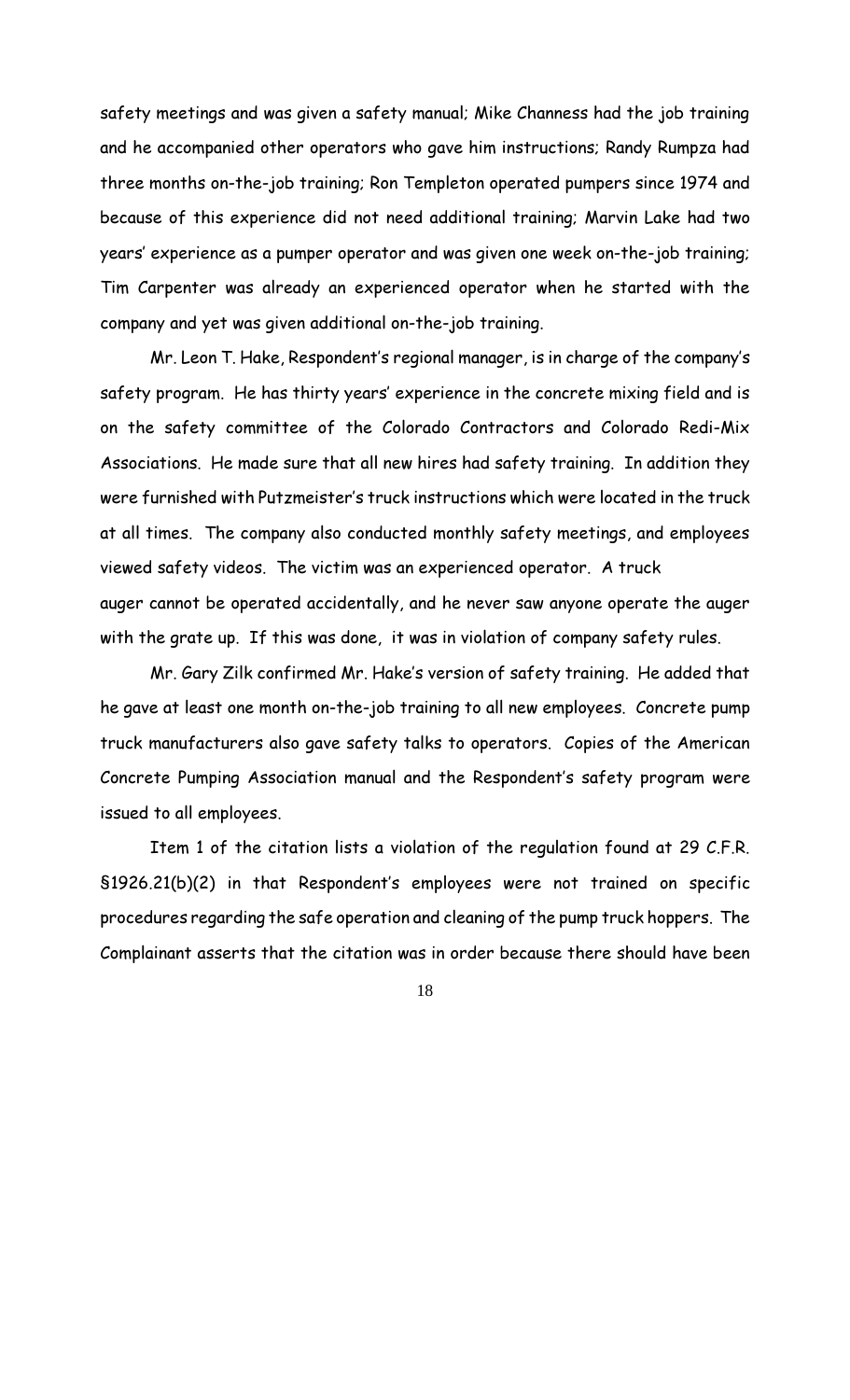specialized training not to run the agitator while cleaning was performed with the grate up. One of the officers understood that Respondent did not train its employees regarding safe cleaning procedures.

This information is in contrast with testimony of Respondent's regional chief who was responsible for safety and who testified that all new hires were instructed in the safe operation of the cement pumps.

With this diversity of opinion I refer to the compliance officer's notes taken at the time of the interview. As recounted heretofore, all employees interviewed discussed the nature of their training. So far as appears in the notes, not a single employee expressed dissatisfaction with his training with regard to safety.

I place more reliance on the written notes taken almost immediately after the accident than upon the compliance officer's recollection of the information supplied in conversations with the employees. The Complainant has not established that the Respondent failed to train its employees regarding the safe operation and cleaning of the pump truck hoppers. Item 1 of the citation is therefore VACATED.

As noted, item 2 of the citation requires an employer to quard the point of operation of machines whose operation exposes an employee to injury. The Respondent urges that this item should be vacated because (1) the standard deals with hand and power tools only and should not apply to a ten wheeled concrete pump truck and (2) the point of operation was guarded by a grate.

Commission Administrative Law Judges have been faced with this argument in previous cases. As pointed out by the Secretary, ALJ's have affirmed violation of this standard involving a cement mixer and a concrete pumping engine. Later cases include Secretary of Labor v. Heimerman Masonry, Inc., OSHRC 82-1090, 11 OSHC 1717, where the Commission let stand an affirmance of a violation of 29 C.F.R. S-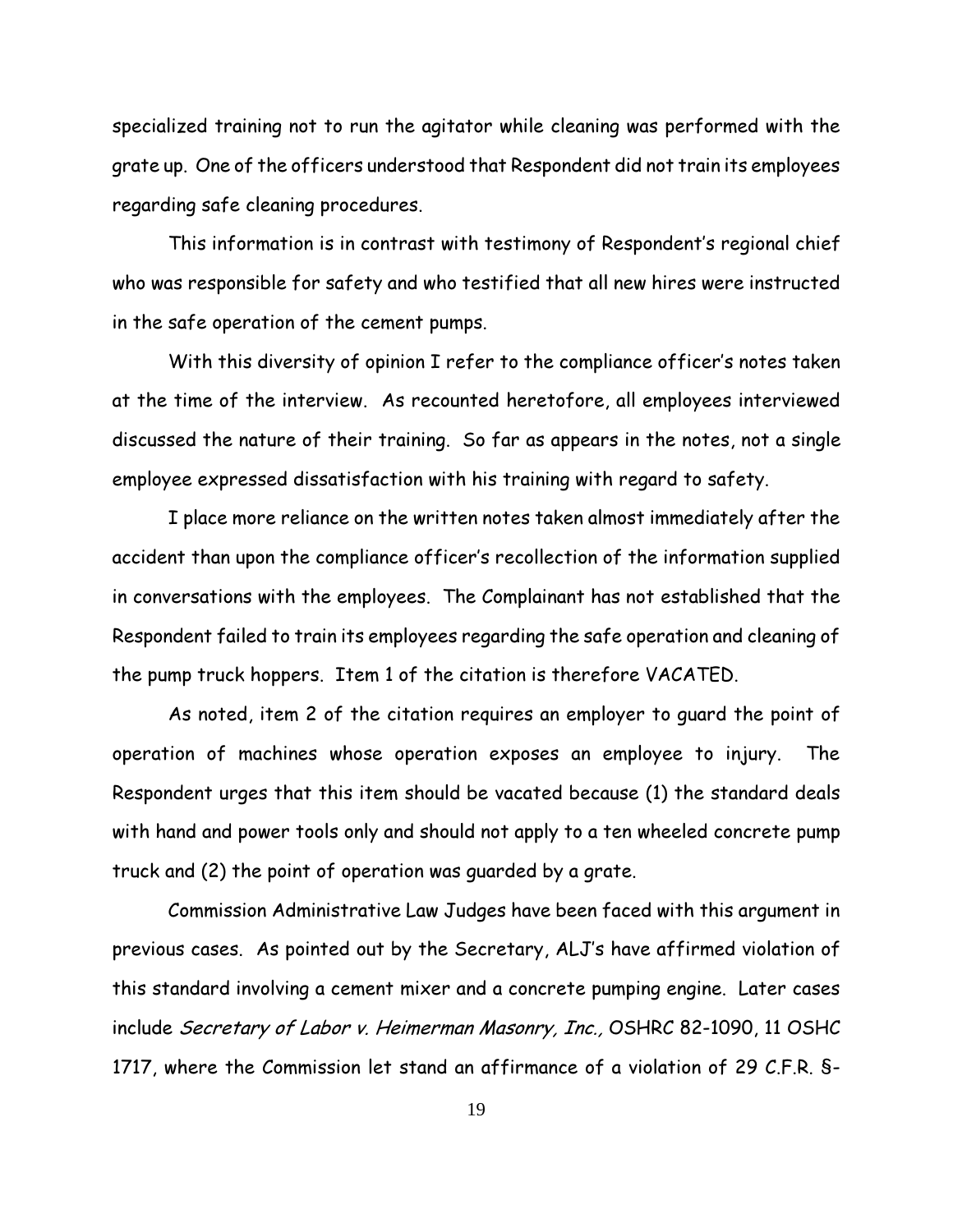1926.300(b) involving a mortar mixer; Secretary of Labor v. Cuthers Corporation, d/b/a Woodland Construction, OSHRC 87-1941, 13 OSHC 1906, in which case a violation of the same standard was affirmed involving a cement finishing machine; and Secretary of Labor v. P & M Masonry, Inc., OSHRC 90-1869, 15 OSHC 1245, wherein it was held that the failure to quard rotating blades on a muller mixer used to mix mortar was a violation of the standard in issue.

Thus, since the evidence discloses that the auger was operated with its moving parts unguarded, this item of the citation is AFFIRMED.

Item 3 of the citation charges that the Respondent violated the regulation found at 29 C.F.R. \$1926.702(j)(i). That regulation requires lock-out tag-out procedure on equipment where the inadvertent operation of the equipment could occur and cause injury unless all potentially hazardous energy sources have been locked and tagged.

The Complainant's position is that there could be stored energy which could cause an unexpected start of equipment. The Respondent replies that the auger could not start by itself, and that the compliance officer could offer no example where an auger could start up without purposely turning it on.

Since the Complainant has not established that the auger could be unintentionally operational, this item of the citation is VACATED.

In sum, item 1 of the citation is VACATED; item 2 of the citation is AF-FIRMED: and item 3 of the citation is VACATED.